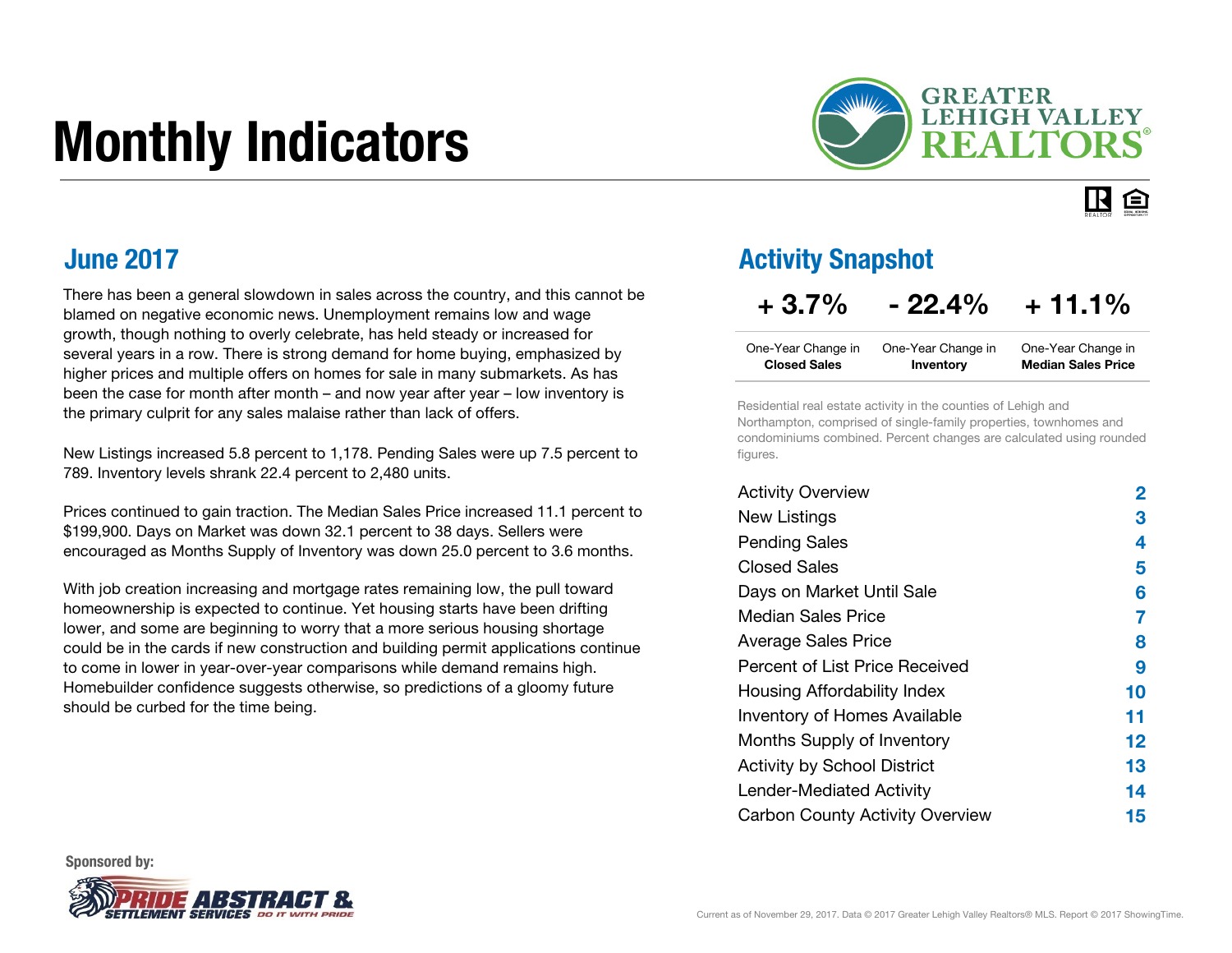## Activity Overview

Key metrics by report month and for year-to-date (YTD) starting from the first of the year.



| <b>Key Metrics</b>                 | <b>Historical Sparkbars</b>              | $6 - 2016$ | 6-2017    | Percent Change from<br><b>Previous Year</b> | <b>YTD 2016 YTD 2017</b> |           | Percent Change from<br><b>Previous Year</b> |
|------------------------------------|------------------------------------------|------------|-----------|---------------------------------------------|--------------------------|-----------|---------------------------------------------|
| <b>New Listings</b>                | 6-2014<br>6-2017<br>6-2015<br>6.2016     | 1,113      | 1,178     | $+5.8%$                                     | 6,469                    | 6,407     | $-1.0%$                                     |
| <b>Pending Sales</b>               | 6-2014<br>6-2015<br>6-2016<br>6-2017     | 734        | 789       | $+7.5%$                                     | 4,255                    | 4,540     | $+6.7%$                                     |
| <b>Closed Sales</b>                | 6-2014<br>6-2015<br>6-2017<br>6-2016     | 926        | 960       | $+3.7%$                                     | 3,789                    | 3,984     | $+5.1%$                                     |
| <b>Days on Market</b>              | 6-2014<br>$6 - 2015$<br>6-2017<br>6-2016 | 56         | 38        | $-32.1%$                                    | 66                       | 54        | $-18.2%$                                    |
| <b>Median Sales Price</b>          | 6-2014<br>6-2015<br>6-2016<br>6-2017     | \$179,900  | \$199,900 | $+11.1%$                                    | \$173,000                | \$179,900 | $+4.0%$                                     |
| <b>Average Sales Price</b>         | 6-2014<br>6-2015<br>6-2016<br>6-2017     | \$205,965  | \$232,639 | $+13.0%$                                    | \$199,950                | \$210,371 | $+5.2%$                                     |
| <b>Pct. of List Price Received</b> | 6-2014<br>6-2015<br>6-2016<br>6-2017     | 97.6%      | 98.2%     | $+0.6%$                                     | 97.2%                    | 97.6%     | $+0.4%$                                     |
| <b>Housing Affordability Index</b> | $6 - 2015$<br>6-2014<br>6-2017<br>6-2016 | 190        | 165       | $-13.2%$                                    | 197                      | 183       | $-7.1%$                                     |
| Inventory                          | 6-2014<br>6-2015<br>6-2016<br>6-2017     | 3,195      | 2,480     | $-22.4%$                                    | $-$                      |           |                                             |
| <b>Months Supply</b>               | 6-2014<br>$6 - 2015$<br>6-2016<br>6-2017 | 4.8        | 3.6       | $-25.0%$                                    | --                       |           |                                             |

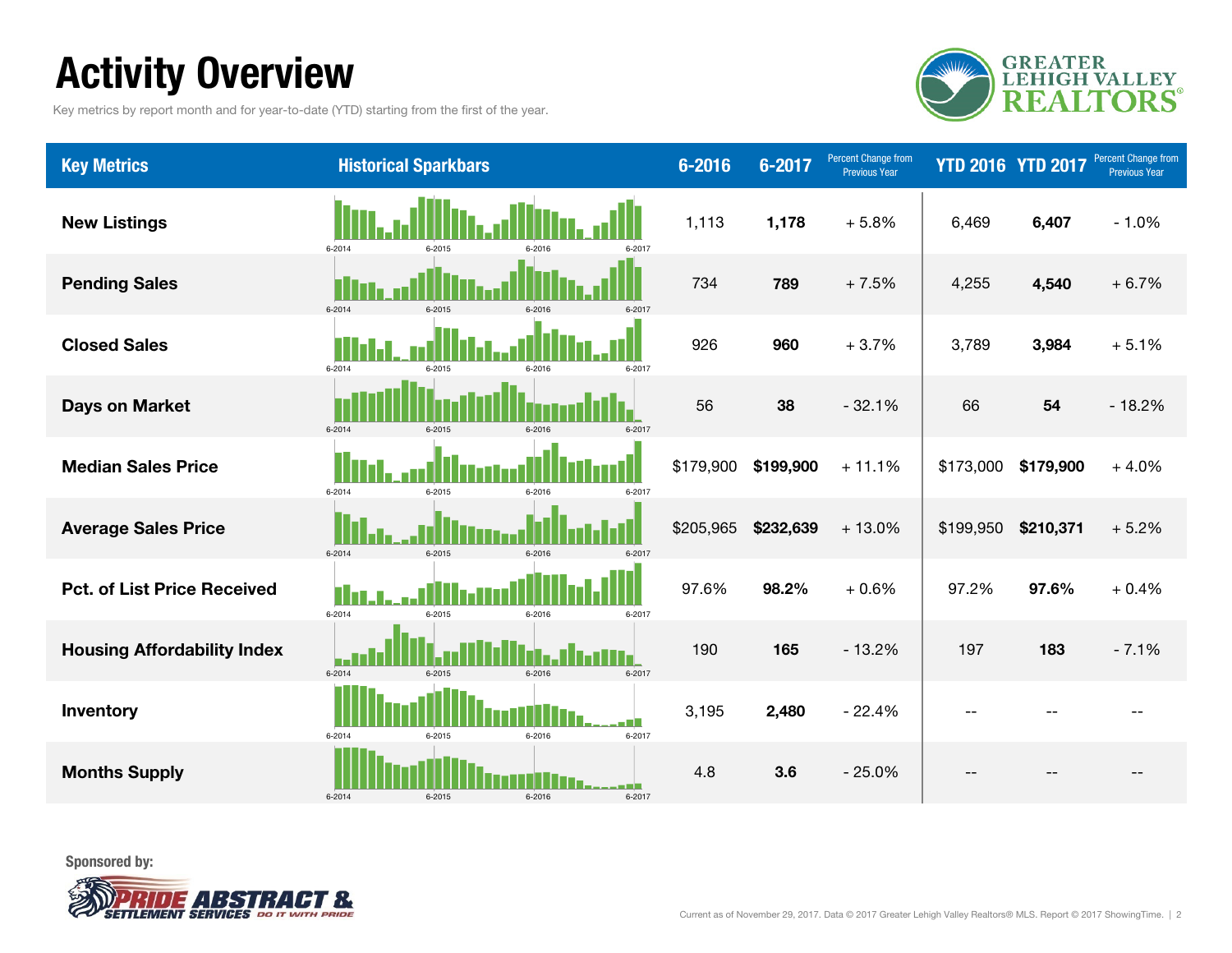## New Listings

A count of the properties that have been newly listed on the market in a given month.





| <b>New Listings</b> |       | <b>Prior Year</b> | <b>Percent Change</b> |
|---------------------|-------|-------------------|-----------------------|
| <b>July 2016</b>    | 1,104 | 1,321             | $-16.4%$              |
| August 2016         | 1,052 | 1,122             | $-6.2%$               |
| September 2016      | 912   | 1,087             | $-16.1%$              |
| October 2016        | 909   | 964               | $-5.7\%$              |
| November 2016       | 676   | 769               | $-12.1%$              |
| December 2016       | 499   | 602               | $-17.1%$              |
| January 2017        | 758   | 790               | $-4.1%$               |
| February 2017       | 821   | 885               | $-7.2\%$              |
| March 2017          | 1,084 | 1,215             | $-10.8%$              |
| April 2017          | 1,250 | 1,255             | $-0.4%$               |
| May 2017            | 1,316 | 1,211             | $+8.7%$               |
| <b>June 2017</b>    | 1,178 | 1,113             | +5.8%                 |
| 12-Month Avg        | 963   | 1.028             | $-6.3\%$              |

#### Historical New Listings by Month



Sponsored by:

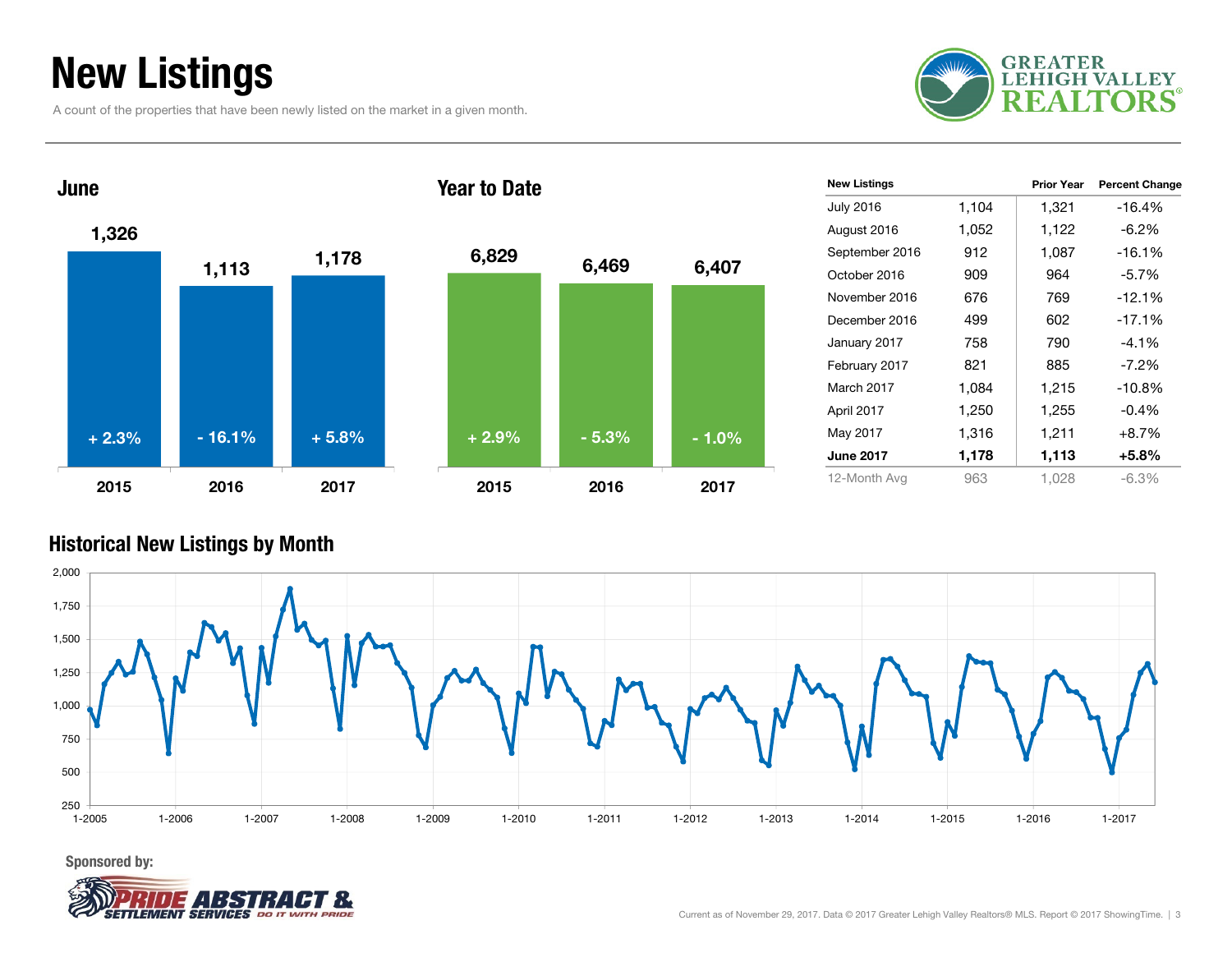### Pending Sales

A count of the properties on which offers have been accepted in a given month.





| <b>Pending Sales</b> |     | Prior Year | <b>Percent Change</b> |
|----------------------|-----|------------|-----------------------|
| <b>July 2016</b>     | 724 | 711        | $+1.8%$               |
| August 2016          | 751 | 683        | $+10.0\%$             |
| September 2016       | 656 | 627        | $+4.6%$               |
| October 2016         | 619 | 627        | $-1.3%$               |
| November 2016        | 544 | 537        | $+1.3%$               |
| December 2016        | 429 | 486        | $-11.7%$              |
| January 2017         | 542 | 509        | $+6.5%$               |
| February 2017        | 641 | 602        | $+6.5%$               |
| March 2017           | 783 | 730        | $+7.3%$               |
| April 2017           | 876 | 884        | $-0.9%$               |
| May 2017             | 909 | 796        | $+14.2%$              |
| <b>June 2017</b>     | 789 | 734        | +7.5%                 |
| 12-Month Avg         | 689 | 661        | $+4.2\%$              |

#### Historical Pending Sales by Month



Sponsored by:

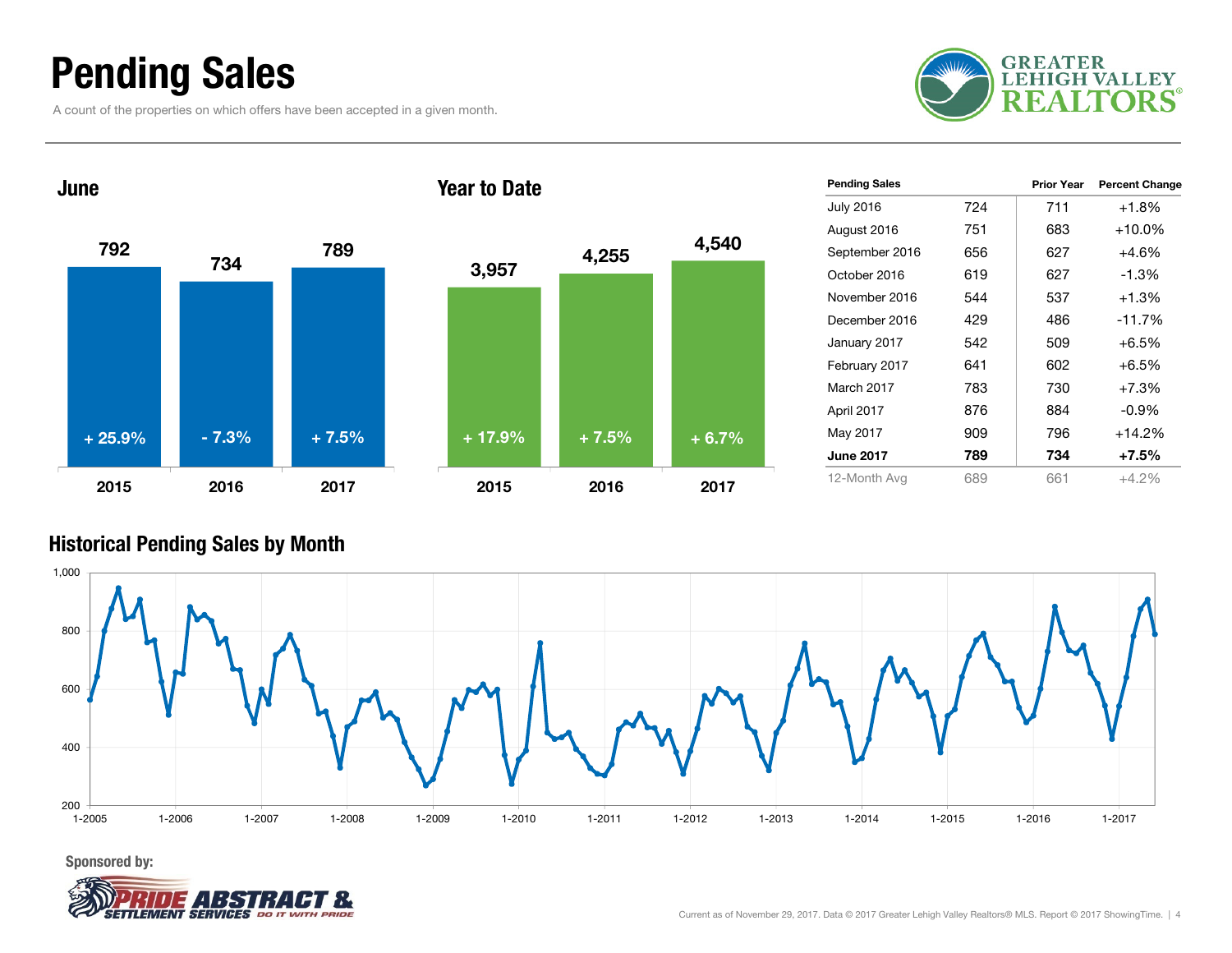### Closed Sales

A count of the actual sales that closed in a given month.





| <b>Closed Sales</b> |     | <b>Prior Year</b> | <b>Percent Change</b> |
|---------------------|-----|-------------------|-----------------------|
| <b>July 2016</b>    | 747 | 823               | $-9.2%$               |
| August 2016         | 807 | 817               | $-1.2\%$              |
| September 2016      | 722 | 648               | $+11.4%$              |
| October 2016        | 713 | 691               | $+3.2%$               |
| November 2016       | 614 | 538               | $+14.1%$              |
| December 2016       | 635 | 634               | $+0.2%$               |
| January 2017        | 431 | 470               | $-8.3%$               |
| February 2017       | 451 | 458               | $-1.5%$               |
| March 2017          | 646 | 554               | $+16.6%$              |
| April 2017          | 661 | 665               | $-0.6%$               |
| May 2017            | 835 | 716               | $+16.6%$              |
| <b>June 2017</b>    | 960 | 926               | $+3.7%$               |
| 12-Month Avg        | 685 | 662               | $+3.5%$               |

### Historical Closed Sales by Month

![](_page_4_Figure_6.jpeg)

Sponsored by:

![](_page_4_Picture_8.jpeg)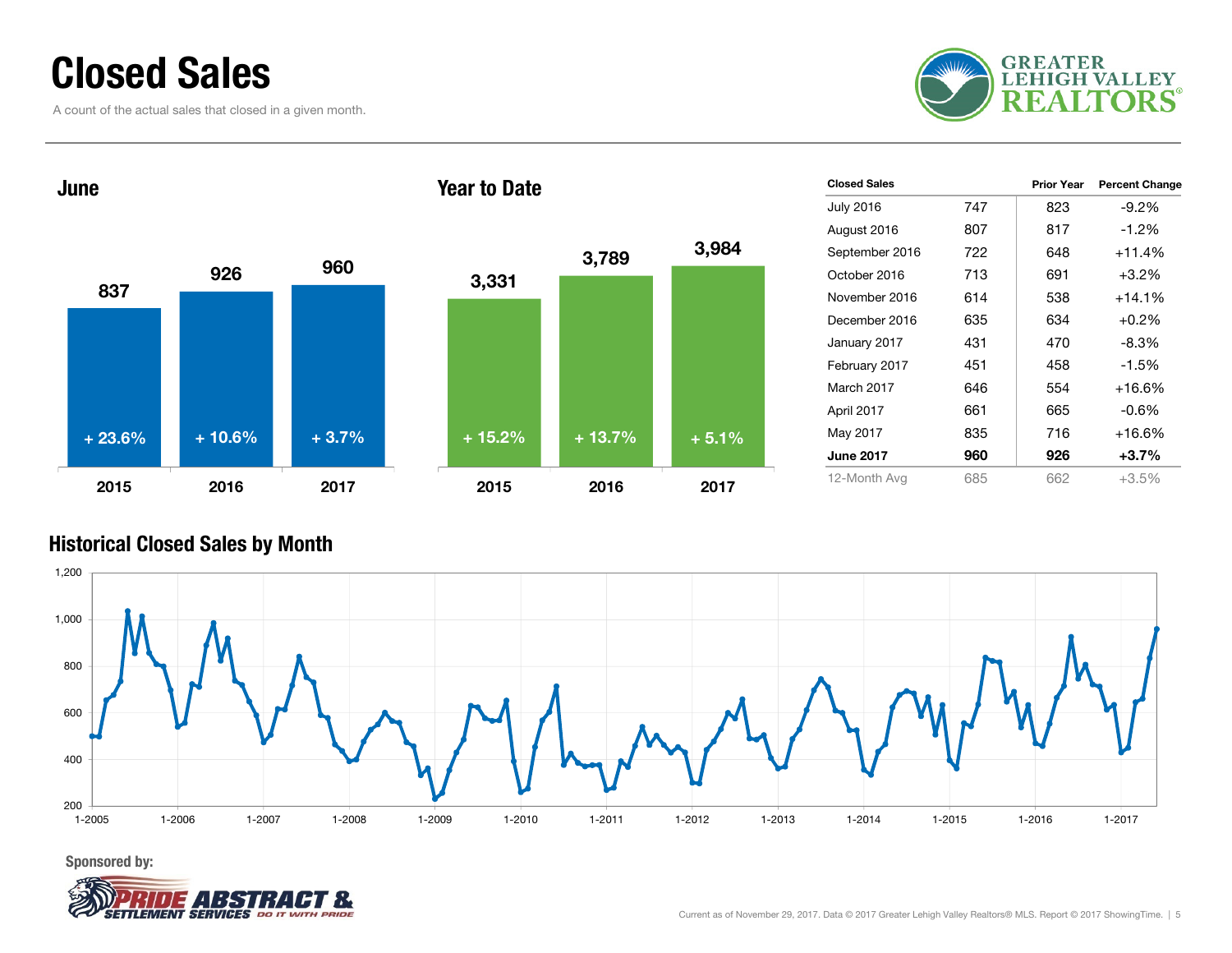### Days on Market Until Sale

Average number of days between when a property is listed and when an offer is accepted in a given month.

![](_page_5_Picture_2.jpeg)

![](_page_5_Figure_3.jpeg)

| Days on Market   |    | <b>Prior Year</b> | <b>Percent Change</b> |
|------------------|----|-------------------|-----------------------|
| <b>July 2016</b> | 55 | 61                | $-9.8%$               |
| August 2016      | 56 | 58                | $-3.4%$               |
| September 2016   | 54 | 65                | $-16.9%$              |
| October 2016     | 55 | 69                | $-20.3%$              |
| November 2016    | 57 | 64                | $-10.9%$              |
| December 2016    | 69 | 66                | +4.5%                 |
| January 2017     | 60 | 69                | $-13.0%$              |
| February 2017    | 63 | 80                | $-21.3%$              |
| March 2017       | 68 | 77                | $-11.7%$              |
| April 2017       | 59 | 69                | $-14.5%$              |
| May 2017         | 49 | 58                | $-15.5%$              |
| <b>June 2017</b> | 38 | 56                | $-32.1\%$             |
| 12-Month Avg*    | 56 | 65                | $-13.8%$              |

\* Average Days on Market of all properties from July 2016 through June 2017. This is not the average of the individual figures above.

![](_page_5_Figure_6.jpeg)

#### Historical Days on Market Until Sale by Month

![](_page_5_Picture_9.jpeg)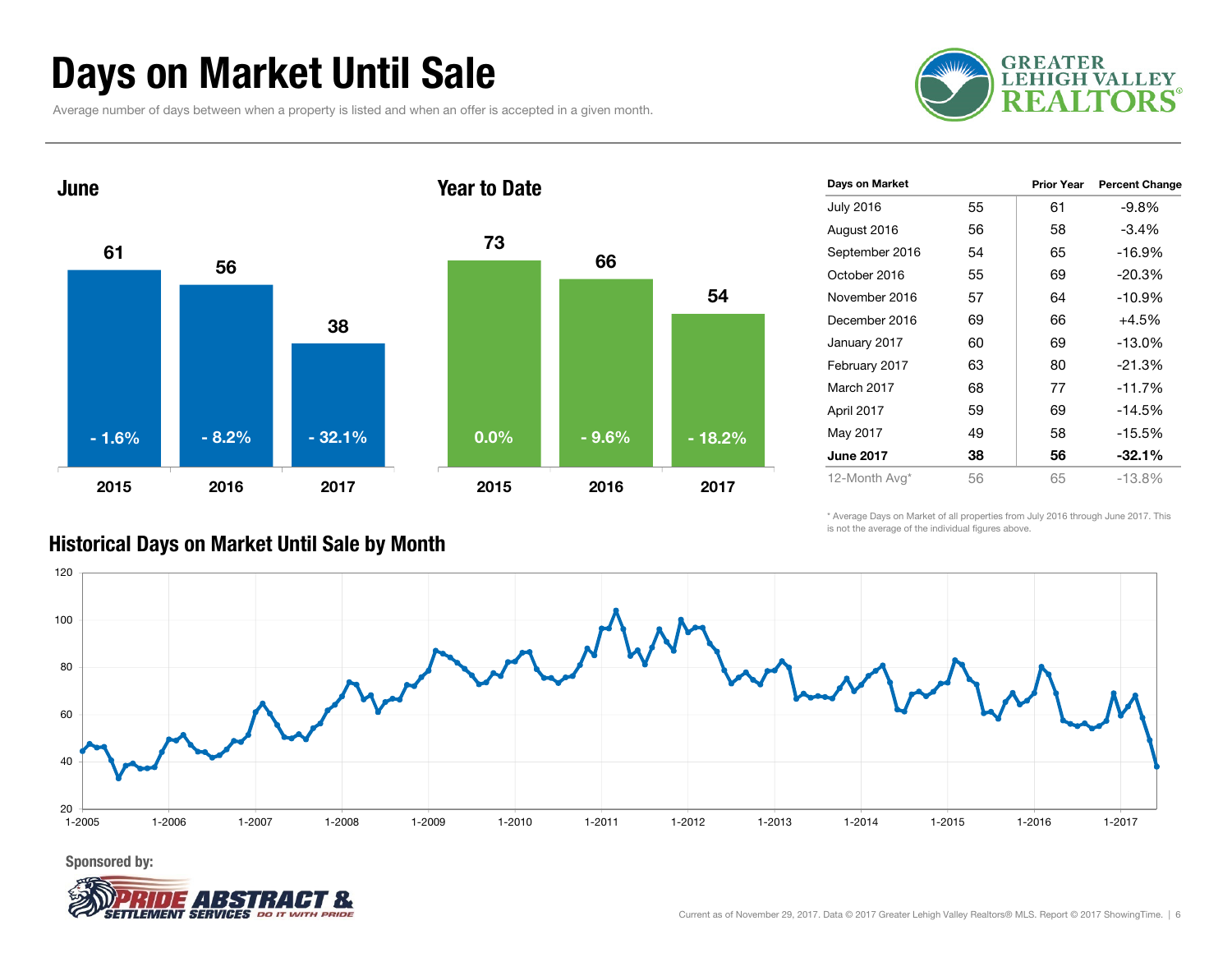### Median Sales Price

Point at which half of the sales sold for more and half sold for less, not accounting for seller concessions, in a given month.

![](_page_6_Picture_2.jpeg)

![](_page_6_Figure_3.jpeg)

|  | <b>Year to Date</b> |
|--|---------------------|
|  |                     |

![](_page_6_Figure_5.jpeg)

\* Median Sales Price of all properties from July 2016 through June 2017. This is not the average of the individual figures above.

![](_page_6_Figure_7.jpeg)

### Historical Median Sales Price by Month

Sponsored by:

![](_page_6_Picture_10.jpeg)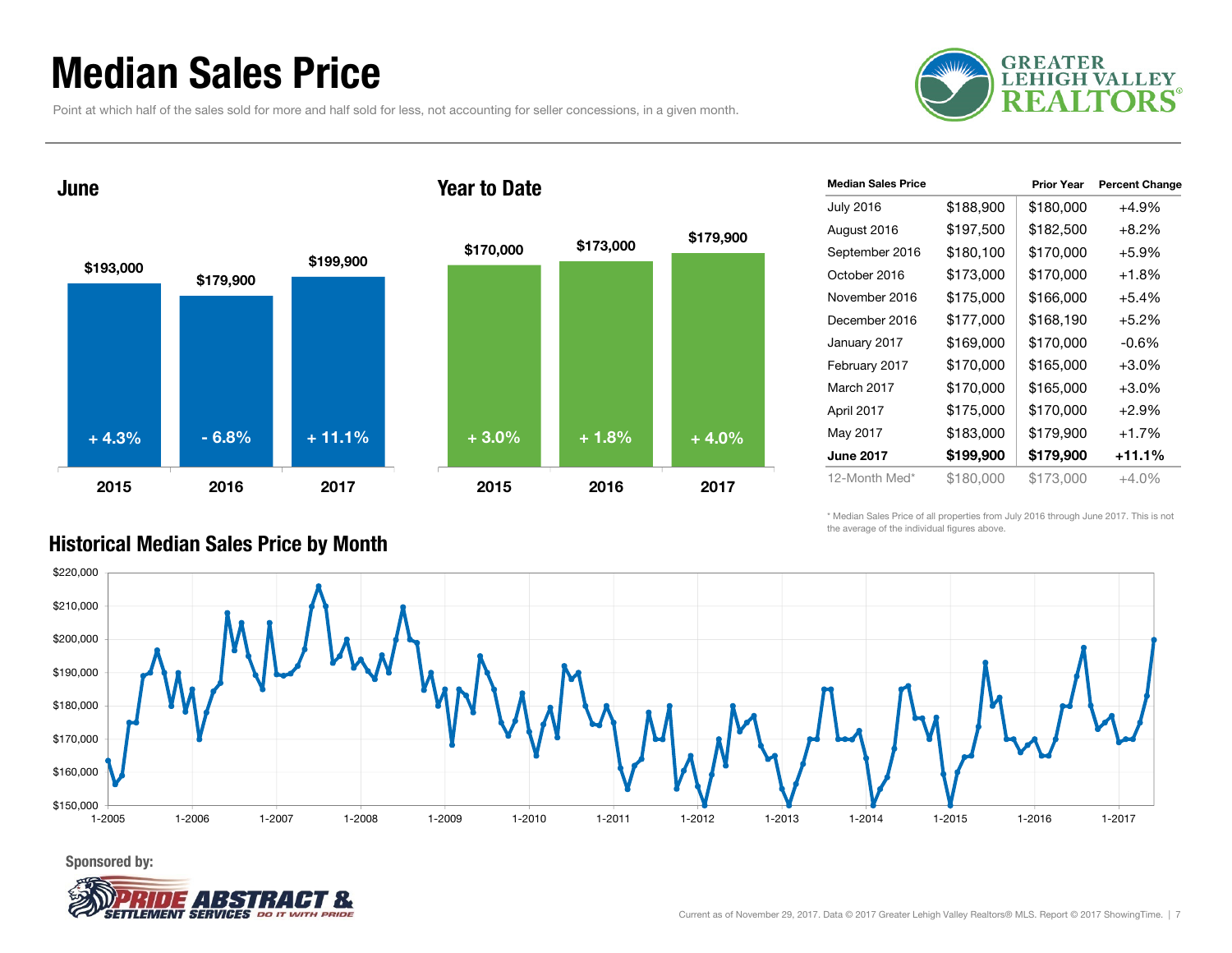### Average Sales Price

Average sales price for all closed sales, not accounting for seller concessions, in a given month.

![](_page_7_Picture_2.jpeg)

![](_page_7_Figure_3.jpeg)

#### Year to Date

![](_page_7_Figure_5.jpeg)

| Avg. Sales Price |           | <b>Prior Year</b> | <b>Percent Change</b> |
|------------------|-----------|-------------------|-----------------------|
| <b>July 2016</b> | \$211,578 | \$212,339         | $-0.4%$               |
| August 2016      | \$228,350 | \$207,821         | $+9.9%$               |
| September 2016   | \$215,394 | \$201,246         | $+7.0%$               |
| October 2016     | \$196,152 | \$199,586         | $-1.7%$               |
| November 2016    | \$197,581 | \$196,018         | $+0.8%$               |
| December 2016    | \$202,879 | \$195,898         | $+3.6%$               |
| January 2017     | \$194,421 | \$193,966         | $+0.2%$               |
| February 2017    | \$208,197 | \$189,792         | $+9.7%$               |
| March 2017       | \$196,949 | \$188,795         | $+4.3%$               |
| April 2017       | \$204,031 | \$195,299         | $+4.5%$               |
| May 2017         | \$209,577 | \$215,508         | $-2.8%$               |
| <b>June 2017</b> | \$232,639 | \$205,965         | +13.0%                |
| 12-Month Avg*    | \$209,916 | \$201,531         | $+4.2%$               |

\* Avg. Sales Price of all properties from July 2016 through June 2017. This is not the average of the individual figures above.

![](_page_7_Figure_8.jpeg)

### Historical Average Sales Price by Month

June

![](_page_7_Picture_11.jpeg)

Sponsored by: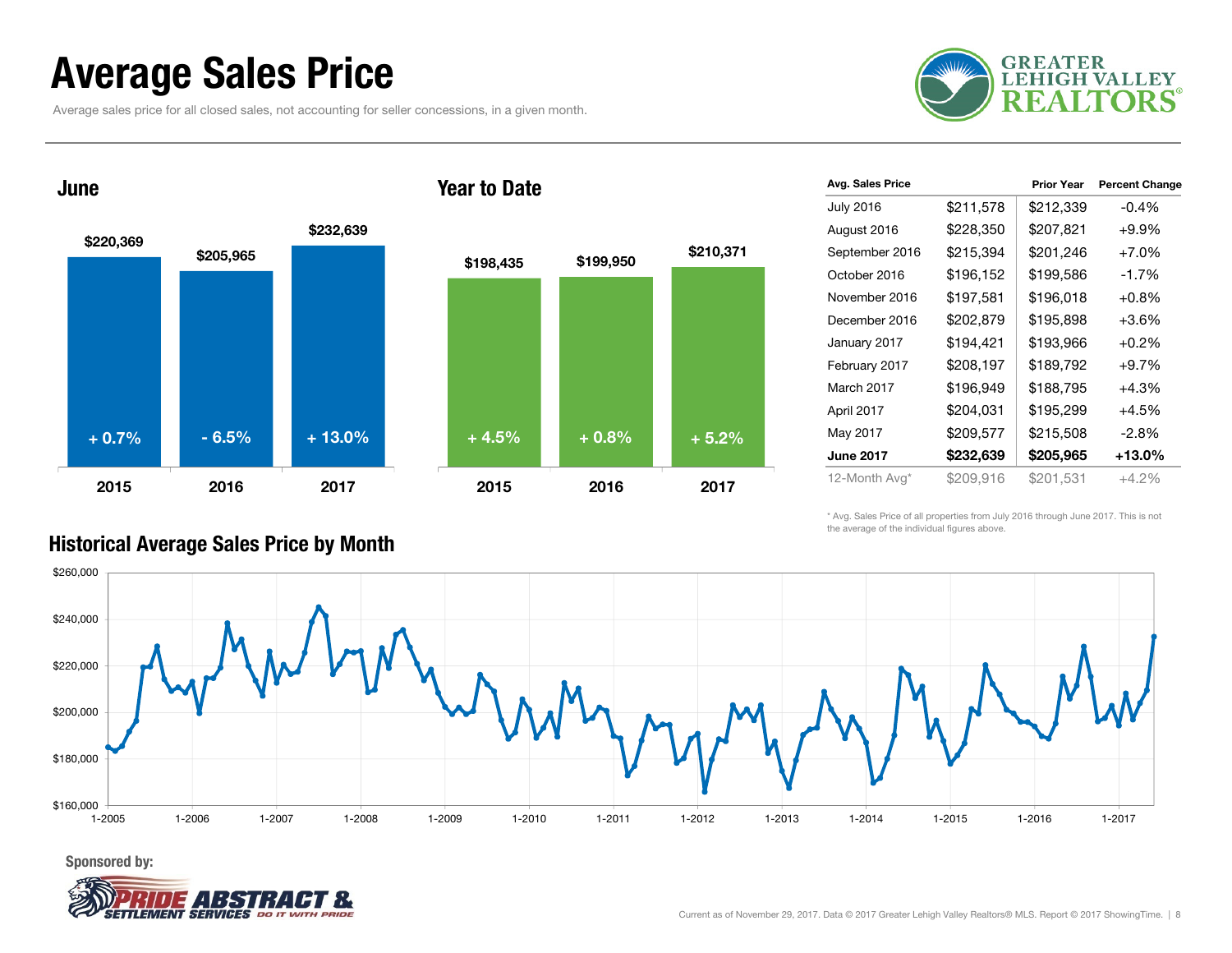### Percent of List Price Received

Percentage found when dividing a property's sales price by its most recent list price, then taking the average for all properties sold in a given month, not accounting for seller concessions.

![](_page_8_Picture_2.jpeg)

![](_page_8_Figure_3.jpeg)

| <b>Pct. of List Price Received</b> |       | <b>Prior Year</b> | <b>Percent Change</b> |
|------------------------------------|-------|-------------------|-----------------------|
| <b>July 2016</b>                   | 97.4% | 96.9%             | $+0.5%$               |
| August 2016                        | 97.5% | 96.9%             | $+0.6%$               |
| September 2016                     | 97.5% | 96.5%             | $+1.0%$               |
| October 2016                       | 96.8% | 96.2%             | $+0.6%$               |
| November 2016                      | 96.7% | 96.6%             | $+0.1\%$              |
| December 2016                      | 97.2% | 96.6%             | $+0.6%$               |
| January 2017                       | 96.4% | 96.5%             | $-0.1%$               |
| February 2017                      | 97.3% | 96.6%             | $+0.7%$               |
| March 2017                         | 97.8% | 97.0%             | $+0.8\%$              |
| April 2017                         | 97.8% | 97.2%             | $+0.6%$               |
| May 2017                           | 97.7% | 97.5%             | $+0.2%$               |
| <b>June 2017</b>                   | 98.2% | 97.6%             | $+0.6%$               |
| 12-Month Avg*                      | 97.4% | 96.9%             | $+0.5%$               |

\* Average Pct. of List Price Received for all properties from July 2016 through June 2017. This is not the average of the individual figures above.

![](_page_8_Figure_6.jpeg)

Historical Percent of List Price Received by Month

Sponsored by:

![](_page_8_Picture_9.jpeg)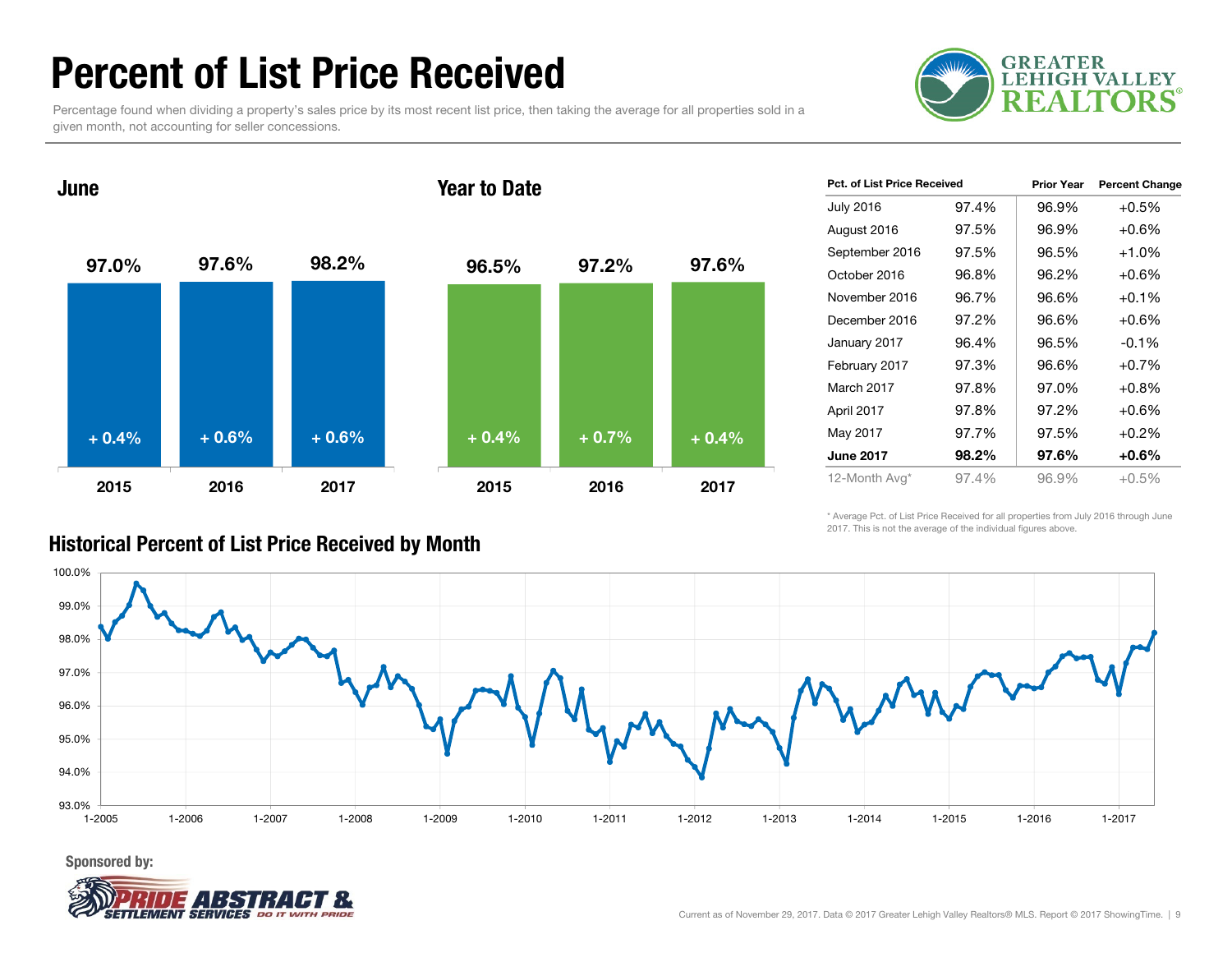## Housing Affordability Index

This index measures housing affordability for the region. For example, an index of 120 means the median household income is 120% of what is necessary to qualify for the median-priced home under prevailing interest rates. A higher number means greater affordability.

![](_page_9_Picture_2.jpeg)

![](_page_9_Figure_3.jpeg)

| <b>Affordability Index</b> |     | <b>Prior Year</b> | <b>Percent Change</b> |
|----------------------------|-----|-------------------|-----------------------|
| <b>July 2016</b>           | 180 | 186               | $-3.2%$               |
| August 2016                | 173 | 185               | -6.5%                 |
| September 2016             | 189 | 200               | -5.5%                 |
| October 2016               | 199 | 200               | $-0.5\%$              |
| November 2016              | 187 | 204               | -8.3%                 |
| December 2016              | 179 | 201               | $-10.9%$              |
| January 2017               | 185 | 192               | -3.6%                 |
| February 2017              | 189 | 204               | $-7.4\%$              |
| March 2017                 | 188 | 203               | $-7.4%$               |
| April 2017                 | 187 | 197               | $-5.1%$               |
| May 2017                   | 180 | 187               | $-3.7\%$              |
| <b>June 2017</b>           | 165 | 190               | -13.2%                |
| 12-Month Avg               | 183 | 183               | $0.0\%$               |

#### Historical Housing Affordability Index by Mont h

![](_page_9_Figure_6.jpeg)

Sponsored by:

![](_page_9_Picture_8.jpeg)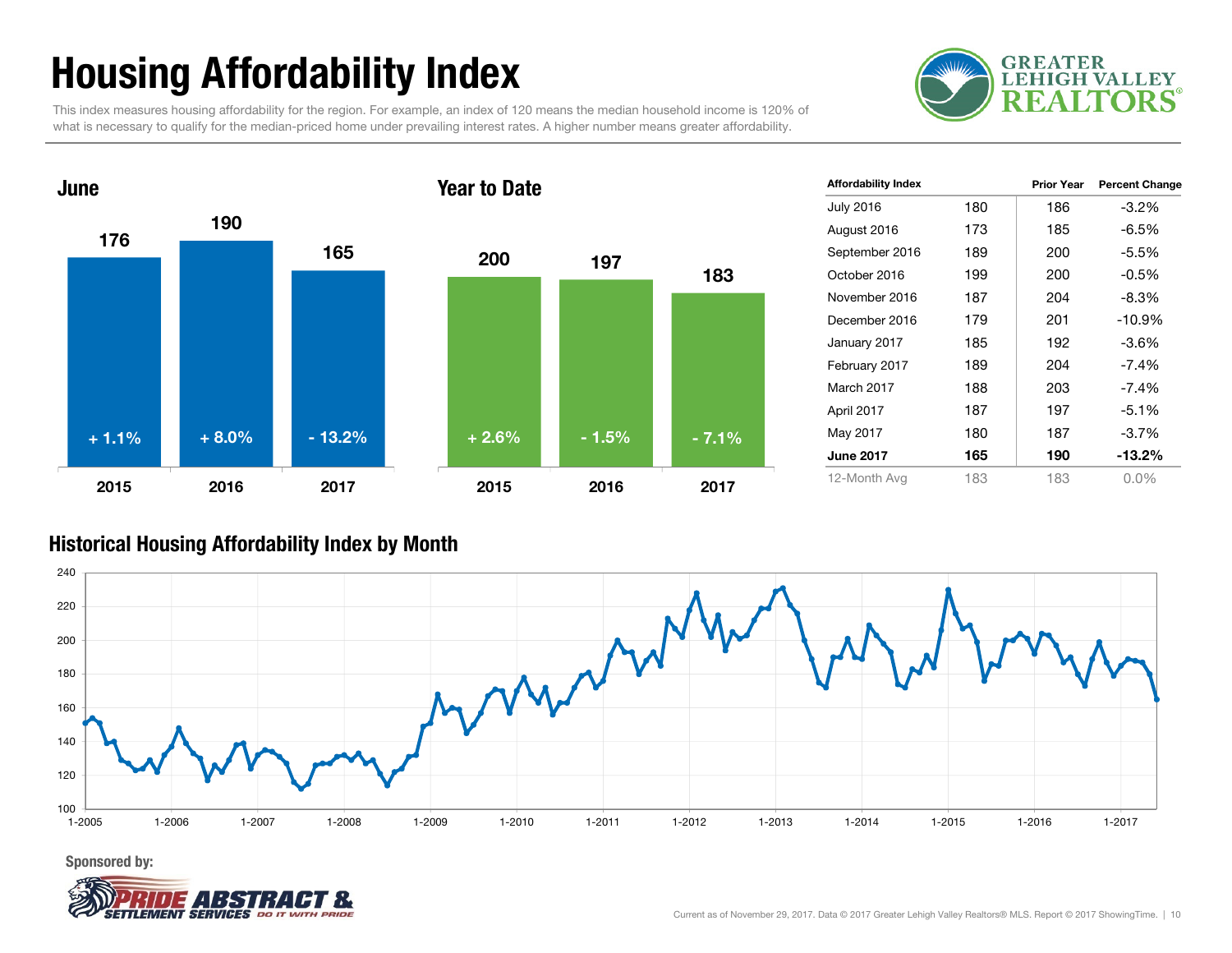### Inventory of Homes Available

The number of properties available for sale in active status at the end of a given month.

![](_page_10_Picture_2.jpeg)

![](_page_10_Figure_3.jpeg)

| Inventory        |       | <b>Prior Year</b> | <b>Percent Change</b> |
|------------------|-------|-------------------|-----------------------|
| <b>July 2016</b> | 3,239 | 4,096             | $-20.9%$              |
| August 2016      | 3,134 | 4,018             | $-22.0%$              |
| September 2016   | 2,963 | 3,926             | $-24.5%$              |
| October 2016     | 2,855 | 3,699             | $-22.8%$              |
| November 2016    | 2,618 | 3,454             | $-24.2%$              |
| December 2016    | 2,236 | 3,025             | $-26.1%$              |
| January 2017     | 2,139 | 2,916             | $-26.6%$              |
| February 2017    | 2,126 | 2,870             | $-25.9%$              |
| March 2017       | 2,163 | 3,015             | $-28.3%$              |
| April 2017       | 2,286 | 3,087             | $-25.9%$              |
| May 2017         | 2,413 | 3,144             | $-23.3%$              |
| <b>June 2017</b> | 2,480 | 3,195             | $-22.4%$              |
| 12-Month Avg*    | 2,554 | 3,370             | $-24.2%$              |

\* Inventory for all properties from July 2016 through June 2017. This is not the average of the individual figures above.

![](_page_10_Figure_6.jpeg)

Historical Inventory of Homes Available by Month

![](_page_10_Picture_9.jpeg)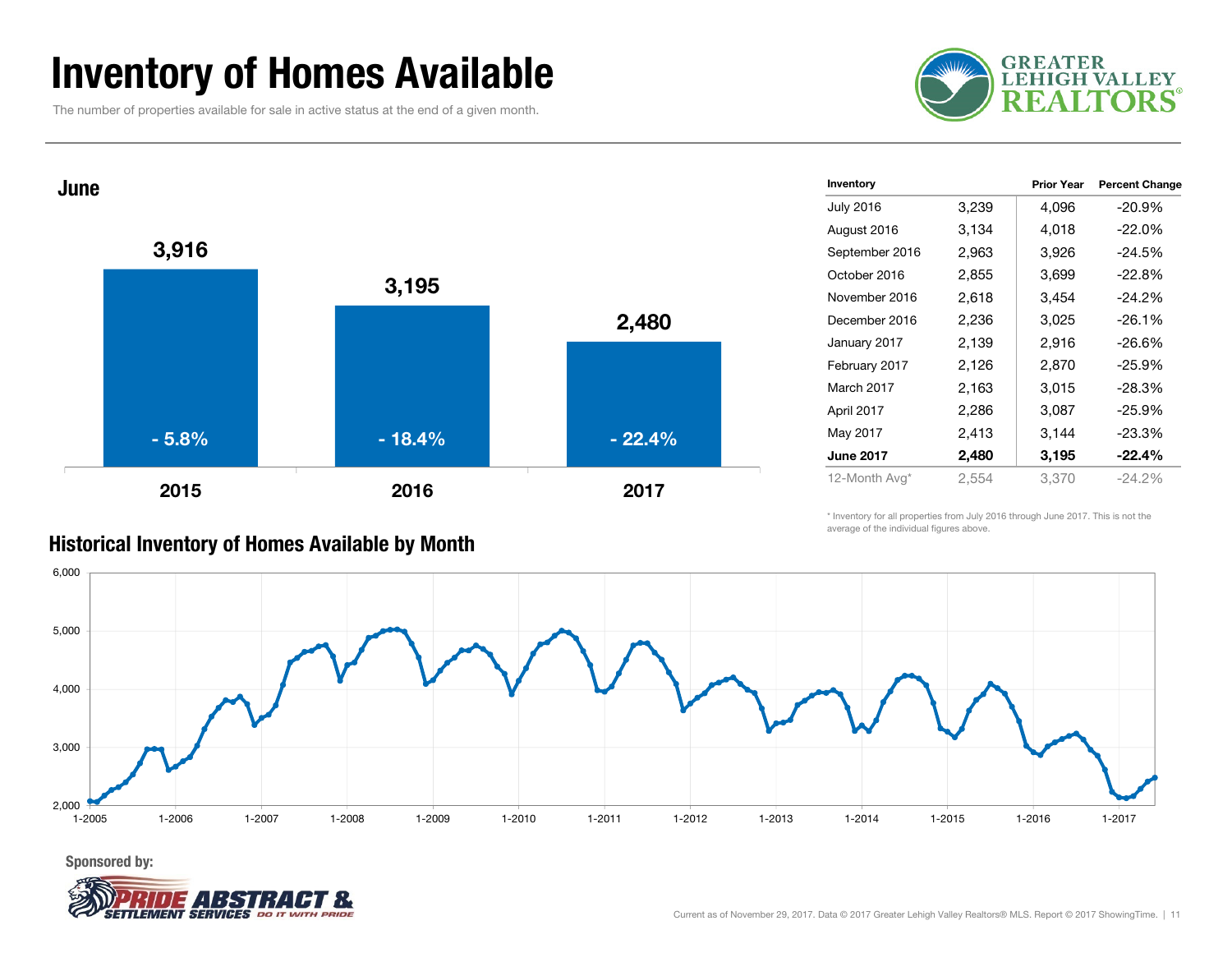### Months Supply of Inventory

The inventory of homes for sale at the end of a given month, divided by the average monthly pending sales from the last 12 months.

![](_page_11_Picture_2.jpeg)

![](_page_11_Figure_3.jpeg)

| <b>Months Supply</b> |     | Prior Year | <b>Percent Change</b> |
|----------------------|-----|------------|-----------------------|
| July 2016            | 4.9 | 6.7        | $-26.9%$              |
| August 2016          | 4.7 | 6.5        | $-27.7%$              |
| September 2016       | 4.4 | 6.3        | $-30.2%$              |
| October 2016         | 4.3 | 5.9        | $-27.1%$              |
| November 2016        | 3.9 | 5.5        | $-29.1%$              |
| December 2016        | 3.4 | 4.8        | $-29.2%$              |
| January 2017         | 3.2 | 4.6        | $-30.4%$              |
| February 2017        | 3.2 | 4.5        | $-28.9%$              |
| March 2017           | 3.2 | 4.6        | $-30.4%$              |
| April 2017           | 3.4 | 4.7        | $-27.7%$              |
| May 2017             | 3.5 | 4.7        | $-25.5%$              |
| <b>June 2017</b>     | 3.6 | 4.8        | $-25.0\%$             |
| 12-Month Avg*        | 3.8 | 5.3        | $-28.3%$              |
|                      |     |            |                       |

#### \* Months Supply for all properties from July 2016 through June 2017. This is not the average of the individual figures above.

![](_page_11_Figure_6.jpeg)

![](_page_11_Picture_8.jpeg)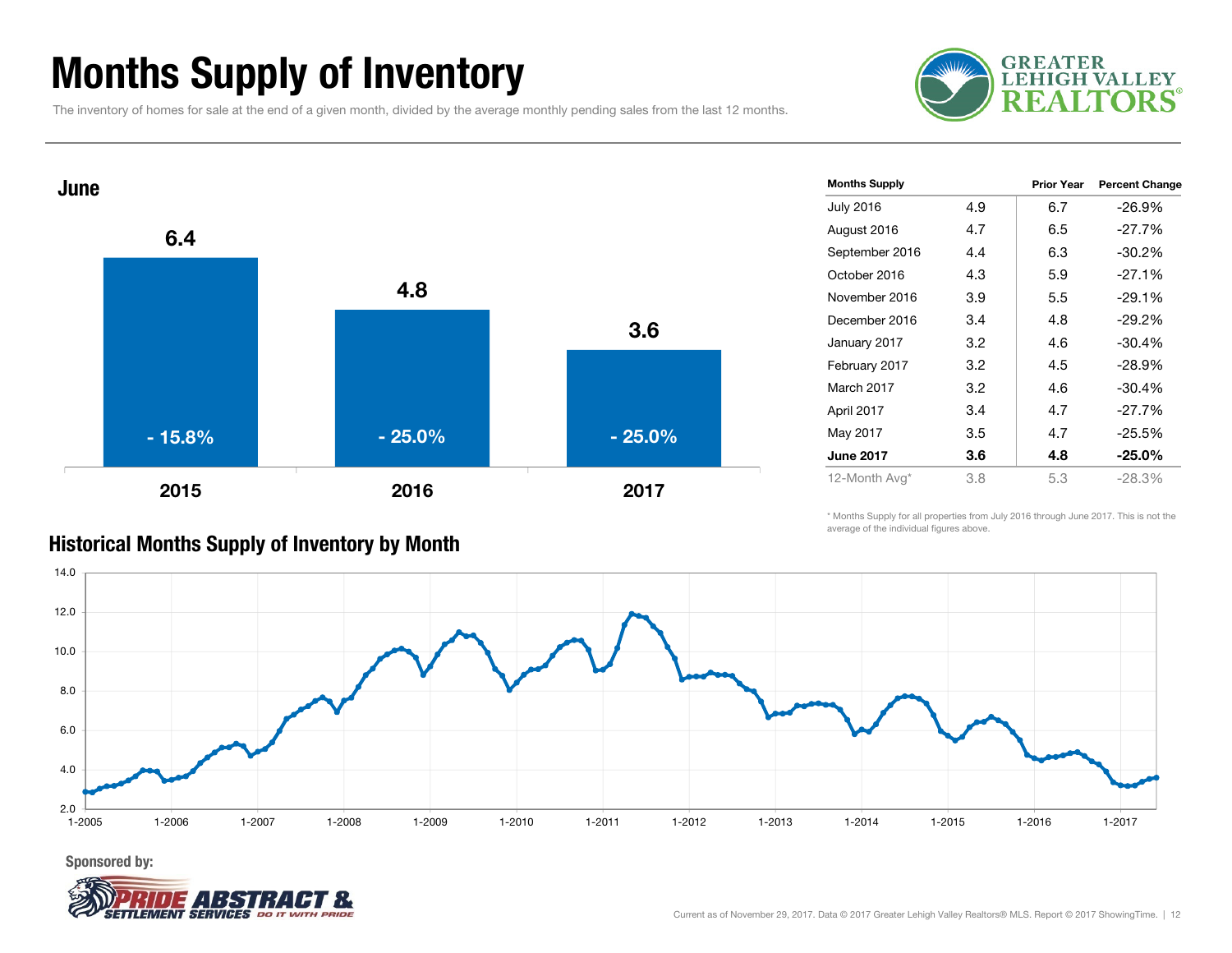## Activity by School District

**GREATER<br>LEHIGH VALLEY REALTORS** 

New Listings, Closed Sales, and Average Sales Price are based on year-to-date (YTD) figures. Homes for Sale is based on monthly figures.

|                                                 | <b>New Listings</b> |                 | <b>Pending Sales</b> |                 |                 | <b>Closed Sales</b> |                 |                 |          | <b>Avg. Sales Price</b> |                 | <b>Inventory</b> |        |        |          |
|-------------------------------------------------|---------------------|-----------------|----------------------|-----------------|-----------------|---------------------|-----------------|-----------------|----------|-------------------------|-----------------|------------------|--------|--------|----------|
|                                                 | <b>YTD 2016</b>     | <b>YTD 2017</b> | $+/-$                | <b>YTD 2016</b> | <b>YTD 2017</b> | $+/-$               | <b>YTD 2016</b> | <b>YTD 2017</b> | $+/-$    | <b>YTD 2016</b>         | <b>YTD 2017</b> | $+/-$            | 6-2016 | 6-2017 | $+/-$    |
| <b>Lehigh Valley</b><br><b>School Districts</b> | 6,469               | 6,407           | $-1.0%$              | 4,255           | 4,540           | $+6.7%$             | 3,789           | 3,984           | $+5.1%$  | \$199,950               | \$210,371       | $+5.2%$          | 3,195  | 2,480  | $-22.4%$ |
| Allentown                                       | 883                 | 821             | $-7.0%$              | 597             | 629             | $+5.4%$             | 547             | 577             | $+5.5%$  | \$105,297               | \$113,997       | $+8.3%$          | 459    | 299    | $-34.9%$ |
| Catasauqua                                      | 98                  | 83              | $-15.3%$             | 65              | 66              | $+1.5%$             | 63              | 65              | $+3.2%$  | \$137,350               | \$154,766       | $+12.7%$         | 50     | 26     | -48.0%   |
| East Penn                                       | 644                 | 593             | $-7.9%$              | 446             | 437             | $-2.0%$             | 399             | 369             | $-7.5%$  | \$235,639               | \$245,849       | $+4.3%$          | 239    | 178    | $-25.5%$ |
| Northern Lehigh                                 | 146                 | 137             | $-6.2%$              | 86              | 94              | $+9.3%$             | 75              | 91              | $+21.3%$ | \$127,920               | \$150,764       | $+17.9%$         | 79     | 76     | $-3.8%$  |
| Northwestern Lehigh                             | 110                 | 106             | $-3.6%$              | 68              | 62              | $-8.8%$             | 64              | 54              | $-15.6%$ | \$276,244               | \$275,549       | $-0.3%$          | 74     | 72     | $-2.7%$  |
| Parkland                                        | 646                 | 635             | $-1.7%$              | 428             | 441             | $+3.0%$             | 352             | 381             | $+8.2%$  | \$266.806               | \$267,577       | $+0.3%$          | 274    | 238    | $-13.1%$ |
| Salisbury                                       | 121                 | 119             | $-1.7%$              | 84              | 94              | $+11.9%$            | 81              | 85              | $+4.9%$  | \$216,912               | \$240,377       | $+10.8%$         | 60     | 48     | $-20.0%$ |
| Southern Lehigh                                 | 257                 | 267             | $+3.9%$              | 171             | 201             | $+17.5%$            | 149             | 179             | $+20.1%$ | \$383,481               | \$389,376       | $+1.5%$          | 137    | 105    | $-23.4%$ |
| Whitehall                                       | 271                 | 297             | $+9.6%$              | 172             | 205             | $+19.2%$            | 148             | 180             | $+21.6%$ | \$167,452               | \$170,645       | $+1.9%$          | 138    | 105    | $-23.9%$ |
| Bangor Area                                     | 249                 | 252             | $+1.2%$              | 119             | 155             | $+30.3%$            | 107             | 130             | $+21.5%$ | \$163,235               | \$185,666       | +13.7%           | 175    | 141    | $-19.4%$ |
| Bethlehem                                       | 1,050               | 1,112           | $+5.9%$              | 736             | 810             | $+10.1%$            | 671             | 708             | $+5.5%$  | \$190,393               | \$191,536       | $+0.6%$          | 485    | 378    | $-22.1%$ |
| Easton                                          | 714                 | 737             | $+3.2%$              | 468             | 499             | $+6.6%$             | 415             | 446             | $+7.5%$  | \$190,449               | \$202,650       | $+6.4%$          | 382    | 303    | $-20.7%$ |
| Nazareth                                        | 365                 | 361             | $-1.1%$              | 213             | 240             | $+12.7%$            | 194             | 203             | $+4.6%$  | \$277,406               | \$297,036       | $+7.1%$          | 155    | 128    | $-17.4%$ |
| Northampton                                     | 425                 | 407             | $-4.2%$              | 296             | 277             | $-6.4%$             | 259             | 233             | $-10.0%$ | \$171,186               | \$199,582       | $+16.6%$         | 205    | 168    | $-18.0%$ |
| Pen Argyl                                       | 91                  | 118             | $+29.7%$             | 73              | 80              | $+9.6%$             | 58              | 65              | $+12.1%$ | \$187,433               | \$183,190       | $-2.3%$          | 52     | 51     | $-1.9%$  |
| Saucon Valley                                   | 216                 | 199             | $-7.9%$              | 135             | 145             | $+7.4%$             | 114             | 122             | $+7.0%$  | \$243,048               | \$285,472       | $+17.5%$         | 118    | 87     | $-26.3%$ |
| Wilson                                          | 183                 | 163             | $-10.9%$             | 98              | 105             | $+7.1%$             | 93              | 96              | $+3.2%$  | \$166,396               | \$167,261       | $+0.5%$          | 113    | 77     | $-31.9%$ |

![](_page_12_Picture_5.jpeg)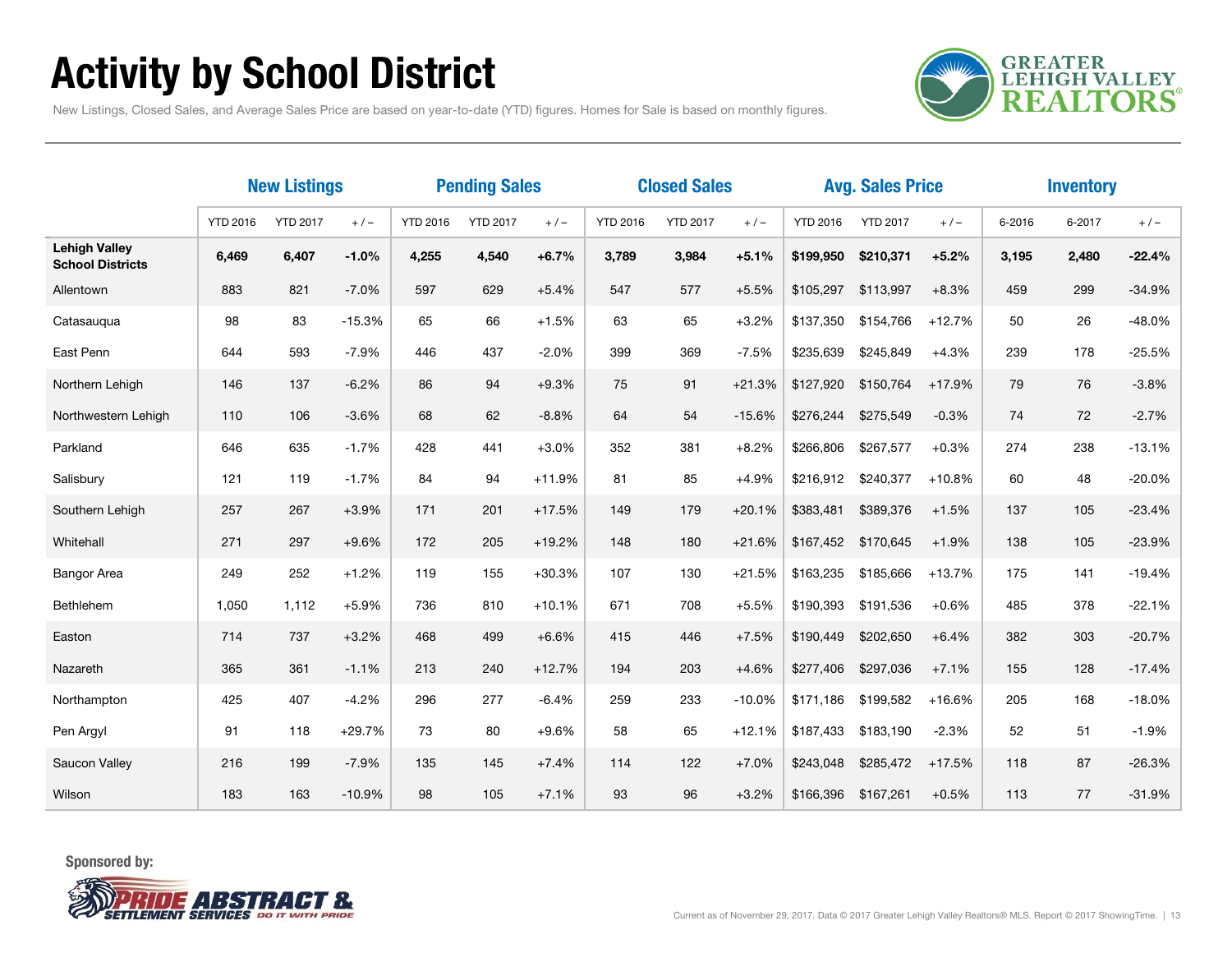## Lender-Mediated Activity

![](_page_13_Picture_1.jpeg)

Metrics are based on year-to-date (YTD) figures. Lender-mediated properties are those marked as "Foreclosed," "REO," "Bank Owned," "Pre-Foreclosure" or "Short Sale." Residential activity only. The YTD data point represents all traditional and lender-mediated activity. Share is the market share of lender-mediated activity for each area.

|                                                 | <b>Inventory</b> |                     |       |                 | <b>Closed Sales</b> | <b>Median Sales Price (YTD)</b> |             |          |                 |          | <b>Avg. Sales Price (YTD)</b> |          |                 |          |  |
|-------------------------------------------------|------------------|---------------------|-------|-----------------|---------------------|---------------------------------|-------------|----------|-----------------|----------|-------------------------------|----------|-----------------|----------|--|
|                                                 | 06-2017          | Lender-<br>Mediated | Share | <b>YTD 2017</b> | Lender-<br>Mediated | Share                           | Traditional | $+/-$    | Lender-Mediated | $+/-$    | Traditional                   | $+/-$    | Lender-Mediated | $+/-$    |  |
| <b>Lehigh Valley</b><br><b>School Districts</b> | 2,480            | 121                 | 4.9%  | 3,984           | 244                 | 6.1%                            | \$185,000   | $+0.5%$  | \$110,000       | $+33.3%$ | \$185,000                     | $-13.5%$ | \$126,753       | $+18.9%$ |  |
| Allentown                                       | 299              | 24                  | 8.0%  | 577             | 56                  | 9.7%                            | \$115,000   | $+0.8%$  | \$65,000        | $+0.2%$  | \$117,713                     | $-0.1%$  | \$79,620        | $+21.5%$ |  |
| Catasaugua                                      | 26               | 3                   | 11.5% | 65              | 5                   | 7.7%                            | \$149,950   | $+12.3%$ | \$80,764        | $-6.6%$  | \$159,133                     | $+6.5%$  | \$102,357       | $-5.0%$  |  |
| East Penn                                       | 178              | $\overline{2}$      | 1.1%  | 369             | 13                  | 3.5%                            | \$220,000   | $-3.1%$  | \$180,000       | $+1.7%$  | \$247,560                     | $+3.7%$  | \$199,019       | $+14.8%$ |  |
| Northern Lehigh                                 | 76               | $\overline{7}$      | 9.2%  | 91              | 9                   | 9.9%                            | \$155,000   | $+9.9%$  | \$78,752        | $+11.9%$ | \$157,368                     | $+13.5%$ | \$83,075        | $-13.6%$ |  |
| Northwestern Lehigh                             | 72               | $\overline{2}$      | 2.8%  | 54              | $\mathbf{2}$        | 3.7%                            | \$239,950   | $-14.3%$ | \$160,425       | $+45.8%$ | \$279,977                     | $-4.2%$  | \$160,425       | +29.9%   |  |
| Parkland                                        | 238              | 6                   | 2.5%  | 381             | 12                  | 3.1%                            | \$255,000   | $+0.4%$  | \$138,500       | $+15.4%$ | \$271,567                     | $-1.1%$  | \$144,878       | $-13.1%$ |  |
| Salisbury                                       | 48               | 6                   | 12.5% | 85              | 4                   | 4.7%                            | \$208,000   | $-2.8%$  | \$160,506       | $+69.2%$ | \$244,765                     | $+8.6%$  | \$151,503       | $+9.1%$  |  |
| Southern Lehigh                                 | 105              | 3                   | 2.9%  | 179             | 6                   | 3.4%                            | \$350,000   | $+16.5%$ | \$205,000       | $+46.4%$ | \$395,744                     | $+0.6%$  | \$205,750       | $+13.7%$ |  |
| Whitehall                                       | 105              | 5                   | 4.8%  | 180             | 16                  | 8.9%                            | \$166,500   | $+4.1%$  | \$106,467       | $-12.7%$ | \$177,279                     | $+1.4%$  | \$102,638       | $-16.5%$ |  |
| <b>Bangor Area</b>                              | 141              | $\overline{7}$      | 5.0%  | 130             | 9                   | 6.9%                            | \$175,000   | $+18.6%$ | \$89,900        | +99.8%   | \$189,770                     | $+8.5%$  | \$130,939       | $+65.7%$ |  |
| Bethlehem                                       | 378              | 19                  | 5.0%  | 708             | 46                  | 6.5%                            | \$171,000   | $+0.6%$  | \$119,000       | $+24.9%$ | \$195,853                     | $-2.2%$  | \$129,405       | $+10.8%$ |  |
| Easton                                          | 303              | 13                  | 4.3%  | 446             | 28                  | 6.3%                            | \$191,950   | $+3.8%$  | \$141,650       | $+46.8%$ | \$206,397                     | $+0.9%$  | \$146,970       | +29.9%   |  |
| Nazareth                                        | 128              | $\overline{4}$      | 3.1%  | 203             | 6                   | 3.0%                            | \$270,000   | $+1.9%$  | \$126,650       | $+10.1%$ | \$299,632                     | $+6.2%$  | \$211,800       | $+17.1%$ |  |
| Northampton                                     | 168              | $\overline{7}$      | 4.2%  | 233             | 15                  | 6.4%                            | \$202,450   | $+12.5%$ | \$130,100       | $+52.7%$ | \$203,238                     | $+11.7%$ | \$146,934       | $+43.2%$ |  |
| Pen Argyl                                       | 51               | 6                   | 11.8% | 65              | 3                   | 4.6%                            | \$177,950   | $+7.5%$  | \$105,000       | $+48.9%$ | \$187,344                     | $-3.5%$  | \$97,333        | $+43.4%$ |  |
| Saucon Valley                                   | 87               | $\overline{4}$      | 4.6%  | 122             | $\overline{7}$      | 5.7%                            | \$196,500   | $-1.7%$  | \$109,000       | $-37.7%$ | \$294,064                     | $+19.1%$ | \$144,313       | $-21.1%$ |  |
| Wilson                                          | 77               | 3                   | 3.9%  | 96              | $\overline{7}$      | 7.3%                            | \$134,450   | $-15.7%$ | \$97,484        | $+27.5%$ | \$169,052                     | $-11.5%$ | \$144,750       | $+51.4%$ |  |

![](_page_13_Picture_5.jpeg)